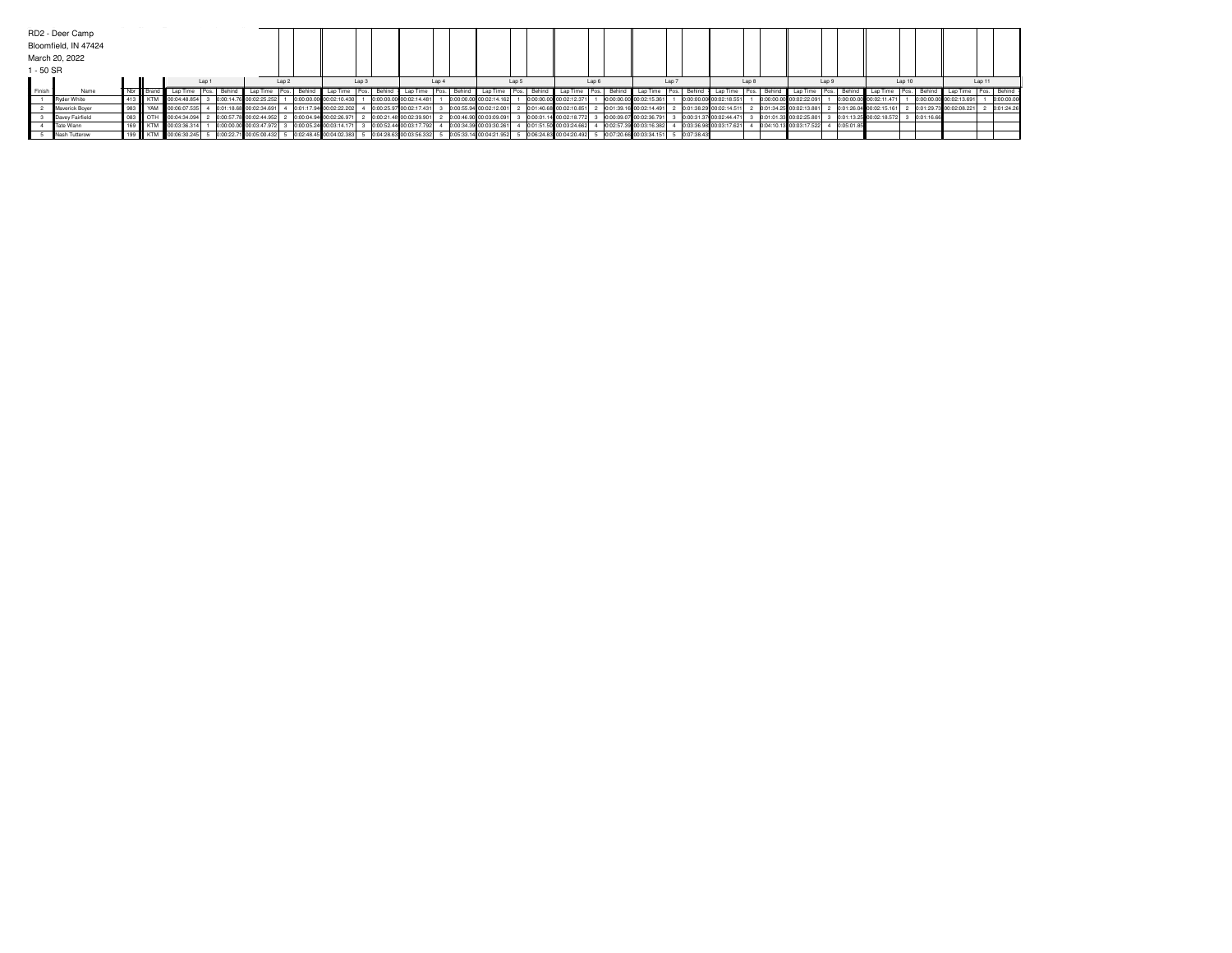|                 | RD2 - Deer Camp      |     |     |                      |        |        |                         |                  |                                      |                         |       |                         |             |                         |        |        |                         |            |                                     |  |       |             |          |       |                           |        |                          |        |  |
|-----------------|----------------------|-----|-----|----------------------|--------|--------|-------------------------|------------------|--------------------------------------|-------------------------|-------|-------------------------|-------------|-------------------------|--------|--------|-------------------------|------------|-------------------------------------|--|-------|-------------|----------|-------|---------------------------|--------|--------------------------|--------|--|
|                 | Bloomfield, IN 47424 |     |     |                      |        |        |                         |                  |                                      |                         |       |                         |             |                         |        |        |                         |            |                                     |  |       |             |          |       |                           |        |                          |        |  |
|                 | March 20, 2022       |     |     |                      |        |        |                         |                  |                                      |                         |       |                         |             |                         |        |        |                         |            |                                     |  |       |             |          |       |                           |        |                          |        |  |
| 2 - Trail Rider |                      |     |     |                      |        |        |                         |                  |                                      |                         |       |                         |             |                         |        |        |                         |            |                                     |  |       |             |          |       |                           |        |                          |        |  |
|                 |                      |     |     |                      | Lap 1  |        |                         | Lap <sub>2</sub> |                                      |                         | Lap 3 |                         | Lap 4       |                         | Lap 5  |        | Lap 6                   |            | Lap 7                               |  | Lap 8 |             |          | Lap 9 |                           | Lap 10 |                          | Lap 11 |  |
| d Finish        | Name                 |     |     | Lap Time             | I Pos. | Behind | Lap Time   Pos.         |                  | Behind                               | Lap Time                |       | Behind   Lap Time       | Pos. Behind | l Lap                   | I Pos. | Behind | ' Lap Time Pos.         | Behind     | Lap Time   Pos.   Behind   Lap Time |  |       | Pos. Behind | Lap Time |       | Pos. Behind Lap Time Pos. | Behind | Lap Time   Pos.   Behind |        |  |
|                 | Aiden Waggoner       | 177 | OTH | 00:06:41.675         |        |        | 0:00:00.00 00:04:53.963 |                  |                                      | 0:00:00.00 00:04:15.522 |       | 0:00:00.00 00:04:54.512 |             | 0:00:00.00 00:04:53.683 |        |        | 0:00:00.00 00:04:30.162 | 0:00:00.00 |                                     |  |       |             |          |       |                           |        |                          |        |  |
|                 | Casyn Clark          |     |     | KTM 00:08:36.937     |        |        | 0:01:55.26 00:07:03.193 |                  |                                      | 0:04:04.49 00:06:28.953 |       | 0:06:17.92 00:06:48.613 | 0:08:12.02  |                         |        |        |                         |            |                                     |  |       |             |          |       |                           |        |                          |        |  |
|                 | Owen Clark           |     |     | 101 KTM 00:13:56.311 |        |        |                         |                  | 0:05:19.37 00:15:59.004 3 0:14:15.18 |                         |       |                         |             |                         |        |        |                         |            |                                     |  |       |             |          |       |                           |        |                          |        |  |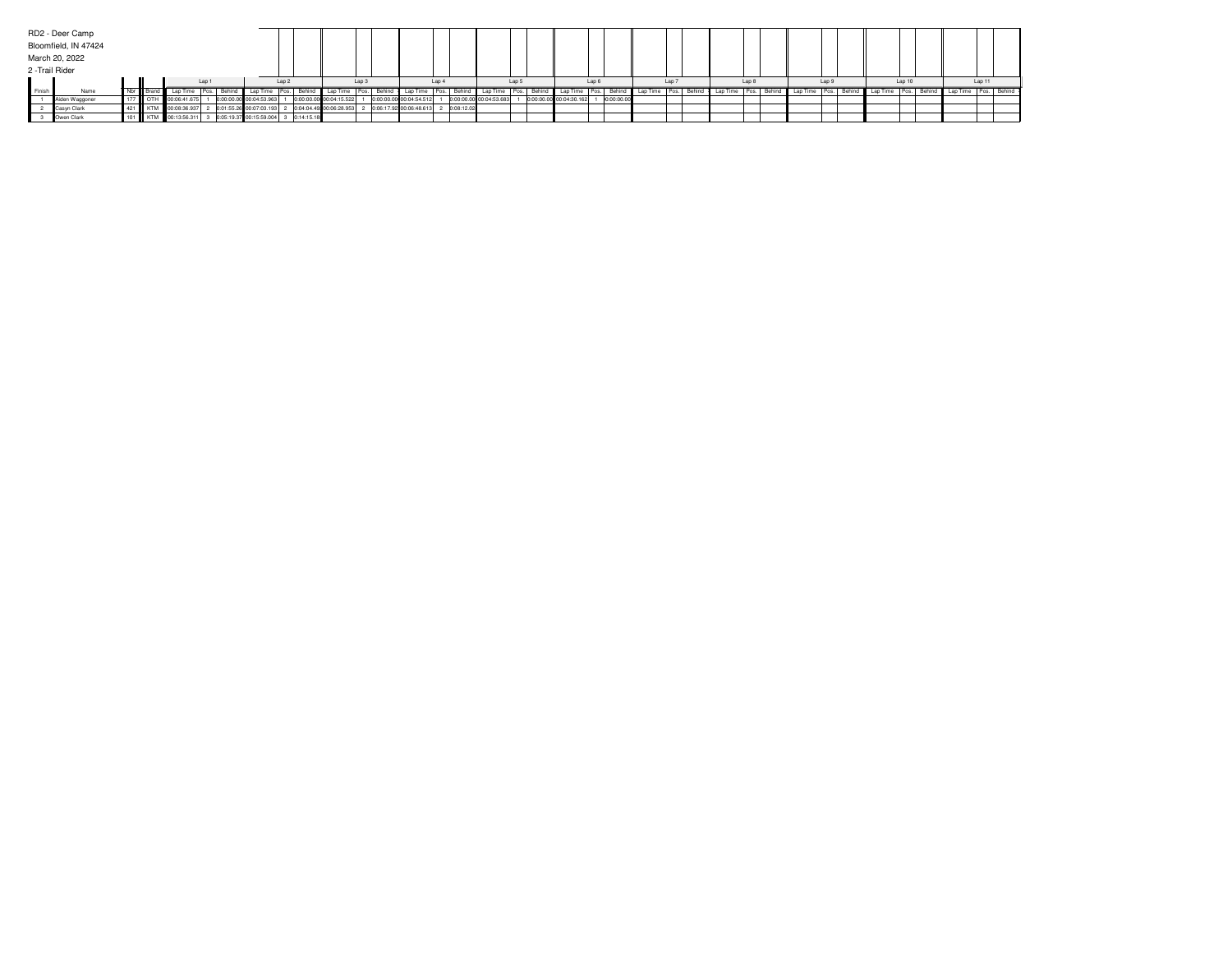|           | RD2 - Deer Camp      |     |           |                      |       |                     |                           |                  |            |                         |                         |             |                         |        |            |                         |        |                         |       |            |                         |       |            |          |                   |               |        |        |                          |        |  |
|-----------|----------------------|-----|-----------|----------------------|-------|---------------------|---------------------------|------------------|------------|-------------------------|-------------------------|-------------|-------------------------|--------|------------|-------------------------|--------|-------------------------|-------|------------|-------------------------|-------|------------|----------|-------------------|---------------|--------|--------|--------------------------|--------|--|
|           | Bloomfield, IN 47424 |     |           |                      |       |                     |                           |                  |            |                         |                         |             |                         |        |            |                         |        |                         |       |            |                         |       |            |          |                   |               |        |        |                          |        |  |
|           | March 20, 2022       |     |           |                      |       |                     |                           |                  |            |                         |                         |             |                         |        |            |                         |        |                         |       |            |                         |       |            |          |                   |               |        |        |                          |        |  |
| 3 - 50 JR |                      |     |           |                      |       |                     |                           |                  |            |                         |                         |             |                         |        |            |                         |        |                         |       |            |                         |       |            |          |                   |               |        |        |                          |        |  |
|           |                      |     |           |                      | Lap 1 |                     |                           | Lap <sub>2</sub> |            | Lap 3                   | Lap 4                   |             |                         | Lap 5  |            | Lap 6                   |        |                         | Lap 7 |            |                         | Lap 8 |            |          | Lap 9             |               | Lap 10 |        |                          | Lap 11 |  |
| Finish    | Name                 |     | Nbr Brand | Lap Time             | Pos.  | <sup>I</sup> Behing | Lap Time Pos.             |                  | Behind     | Lap Time<br>I Pos.      | Behind Lap Time         | Pos. Behind | Lap Time                | I Pos. | Behind     | Lap Time Pos.           | Behind | Lap Time   Pos.         |       |            | Behind Lap Time Pos.    |       | - I Behinu | Lap Time | ·   Pos.   Behind | Lap Time Pos. |        | Behind | Lap Time   Pos.   Behind |        |  |
|           | Cole Carrico         | 662 | HON       | 00:04:01.944         |       |                     | 0:00:00.00 00:03:30.712   |                  |            | 0:00:00.00 00:03:19.161 | 0:00:00.00 00:03:08.602 |             | 0:00:00.00 00:03:11.892 |        | 0:00:00.00 | 00:03:08.711            |        | 0:00:00.00 00:03:26.302 |       |            | 0:00:00.00 00:03:13.852 |       | 0:00:00.00 |          |                   |               |        |        |                          |        |  |
|           | Jax Drogich          |     |           | 780 KTM 00:04:24.165 |       |                     | 0:00:22.22 00:04:07.821   |                  |            | 0:00:59.33 00:03:52.202 | 0:01:32.37 00:04:12.803 |             | 0:02:36.57 00:03:52.151 |        |            | 0:03:16.83 00:04:05.462 |        | 0:04:13.58 00:03:18.162 |       | 0:04:05.44 |                         |       |            |          |                   |               |        |        |                          |        |  |
|           | Kole Bell            |     |           | HON 00:07:24.946     |       |                     | 0:03:00.78 00:04:48.112   |                  |            | 0:03:41.07 00:07:00.714 | 0:06:49.58 00:07:17.513 |             | 0:09:54.29 00:05:21.263 |        | 0:11:23.40 |                         |        |                         |       |            |                         |       |            |          |                   |               |        |        |                          |        |  |
|           | Hunter Siegel        |     | YAN       | 00:08:48.307         |       |                     | 0:00:30.26 00:09:00.984   |                  |            | 0:05:36.23 00:07:10.493 | 0:05:46.01 00:06:55.224 | 0:05:23.72  |                         |        |            |                         |        |                         |       |            |                         |       |            |          |                   |               |        |        |                          |        |  |
|           | Kash Pinkstaff       | 339 | YAM       | 00:08:18.046         |       |                     | 0:00:53.10 00:10:16.035 5 |                  | 0:00:44.79 |                         |                         |             |                         |        |            |                         |        |                         |       |            |                         |       |            |          |                   |               |        |        |                          |        |  |